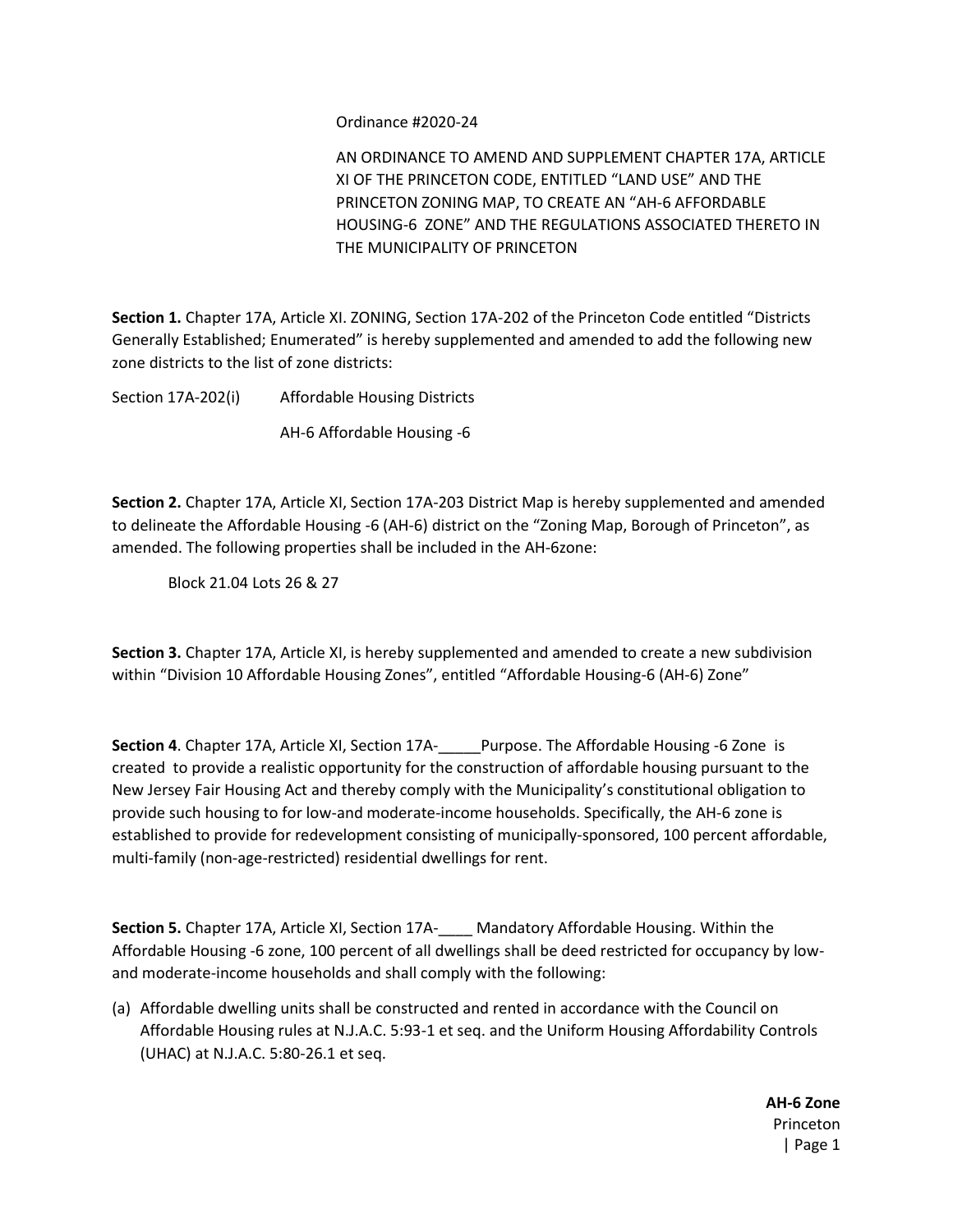- (b) Affordable dwelling unit household income breakdown shall comply with the following:
	- (1) At least 13% of the affordable units shall be affordable to very low- income (VLI) households at 30% of the median income;
	- (2) At least 50% of the affordable units shall be made affordable to low income units (the 50% requirement is inclusive of the 13% VLI requirement); and
	- (3) The balance of units permitted at moderate income up shall not exceed maximum of 50% of all affordable units.
- (c) Affordable dwelling bedroom distribution: Bedroom distribution shall be in accordance with the Council on Affordable Housing rules at N.J.A.C. 5:93-1 et seq. the Uniform Housing Affordability Controls (UHAC) at N.J.A.C. 5:80-26.1 et seq., the Fair Housing Act (FHA) and all other applicable law.
- (d) The range of affordability, pricing and rent of units, affirmative marketing, affordability controls shall be in accordance with the Council on Affordable Housing rules at N.J.A.C. 5:93-1 et seq. the Uniform Housing Affordability Controls (UHAC) at N.J.A.C. 5:80-26.1 et seq., the Fair Housing Act (FHA) and all other applicable law.
- (e) The owner/operator, shall be responsible to affirmatively market, administer and certify the occupant of each affordable dwelling unit.

**Section 6.** Chapter 17A, Article XI, Section 17A-\_\_\_\_\_\_Affordable Housing – 6 (AH-6) Regulations.

**Section 7.** Chapter 17A, Article XI, Section 17A-\_\_\_\_\_\_\_ Affordable Housing -6 (AH-6) Permitted principal uses. Within the AH-6 zoning district, the following principal use shall be permitted:

(a) Multi-family residences, non-age-restricted, for rent.

**Section 8.** Chapter 17A, Article XI, Section 17A-\_\_\_\_ Affordable Housing -6 (AH-6) Permitted accessory uses. Within the AH-6 zoning district, the following accessory uses shall be permitted:

- (a) Residential management office
- (b) Common rooms/areas, including for meetings, recreation, laundry and storage
- (c) Communications infrastructure,
- (d) Maintenance and storage
- (e) Off-street parking and loading
- (f) Street/ site furnishings
- (g) Home occupations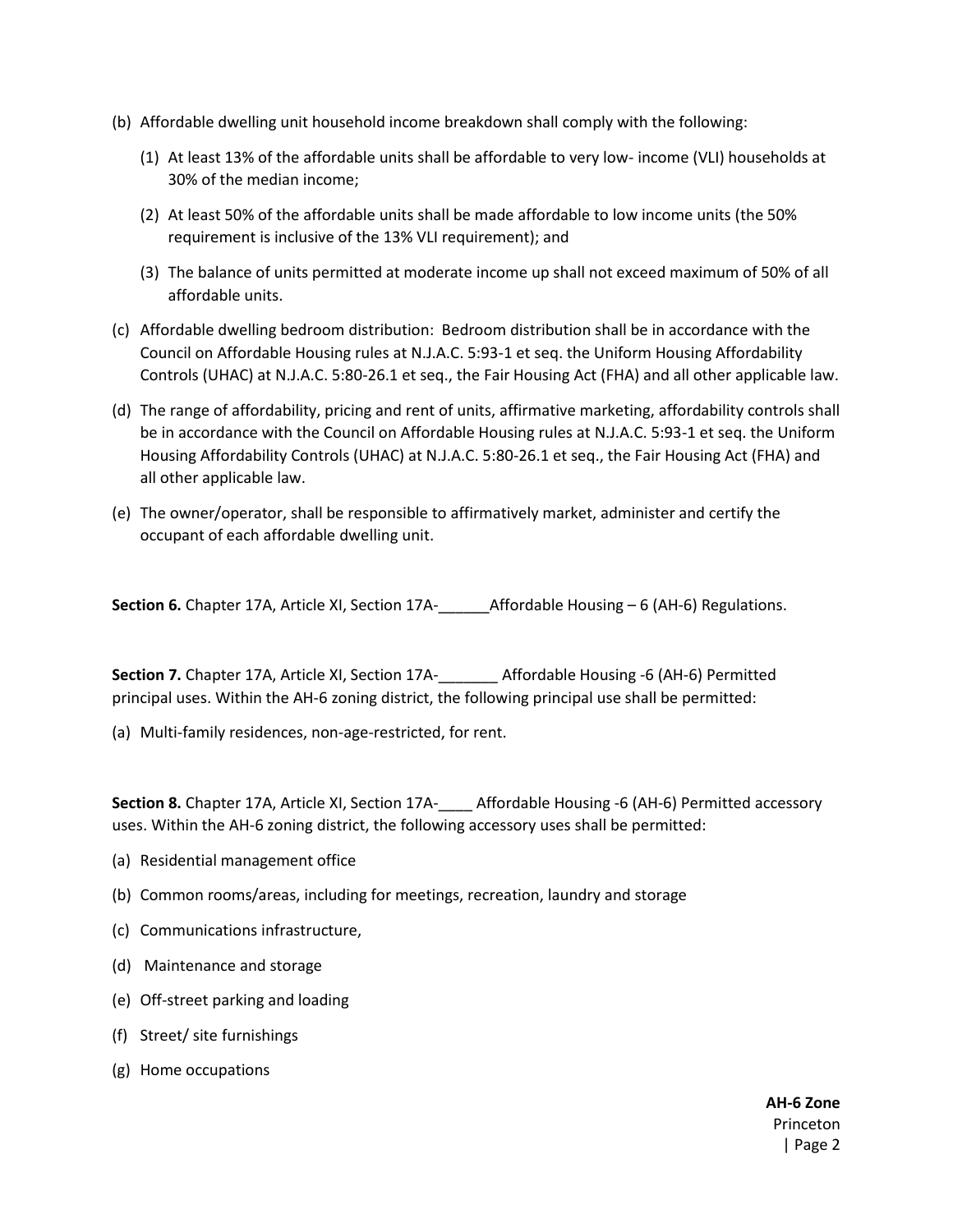- (h) Fences and walls
- (i) Landscape amenities and open space
- (j) Pedestrian circulation elements
- (k) Signs
- (j) Storm water management facilities and other utilities
- (m) Other customary uses which are clearly incidental and subordinate to a permitted principal use

**Section 9.** Chapter 17A, Article XI, Section 17A-\_\_\_\_\_ Affordable Housing -6 (AH-6) Site Development Regulations:

- (a) Minimum number of affordable dwelling units: 80
- (b) Minimum yard requirements:
	- (1) Front yard: 15 feet
	- (2) Side yard: 15 feet
	- (3) Rear yard: 15 feet
- (c) Maximum front yard setback: 25 feet
- (d) Maximum impervious coverage: 80%
- (e) Maximum Building height: 3.5 stories, not to exceed 45 feet
- (f) Off-street parking
	- (1) One for each dwelling unit
- (g) Minimum landscape buffers to residential zones: 10 feet

**Section 10**. If any article, section, subsection, sentence, clause or phrase of this Ordinance is, for any reason, held to be unconstitutional or invalid, such decision shall not affect the remaining portions of this Ordinance and they shall remain in full force and effect.

**Section 11.** In the event of any inconsistencies between the provisions of this Ordinance and any prior ordinance, the provisions hereof shall be determined to govern. All other parts, portions and provisions of the general ordinances are hereby ratified and confirmed, except where inconsistent with the terms hereof.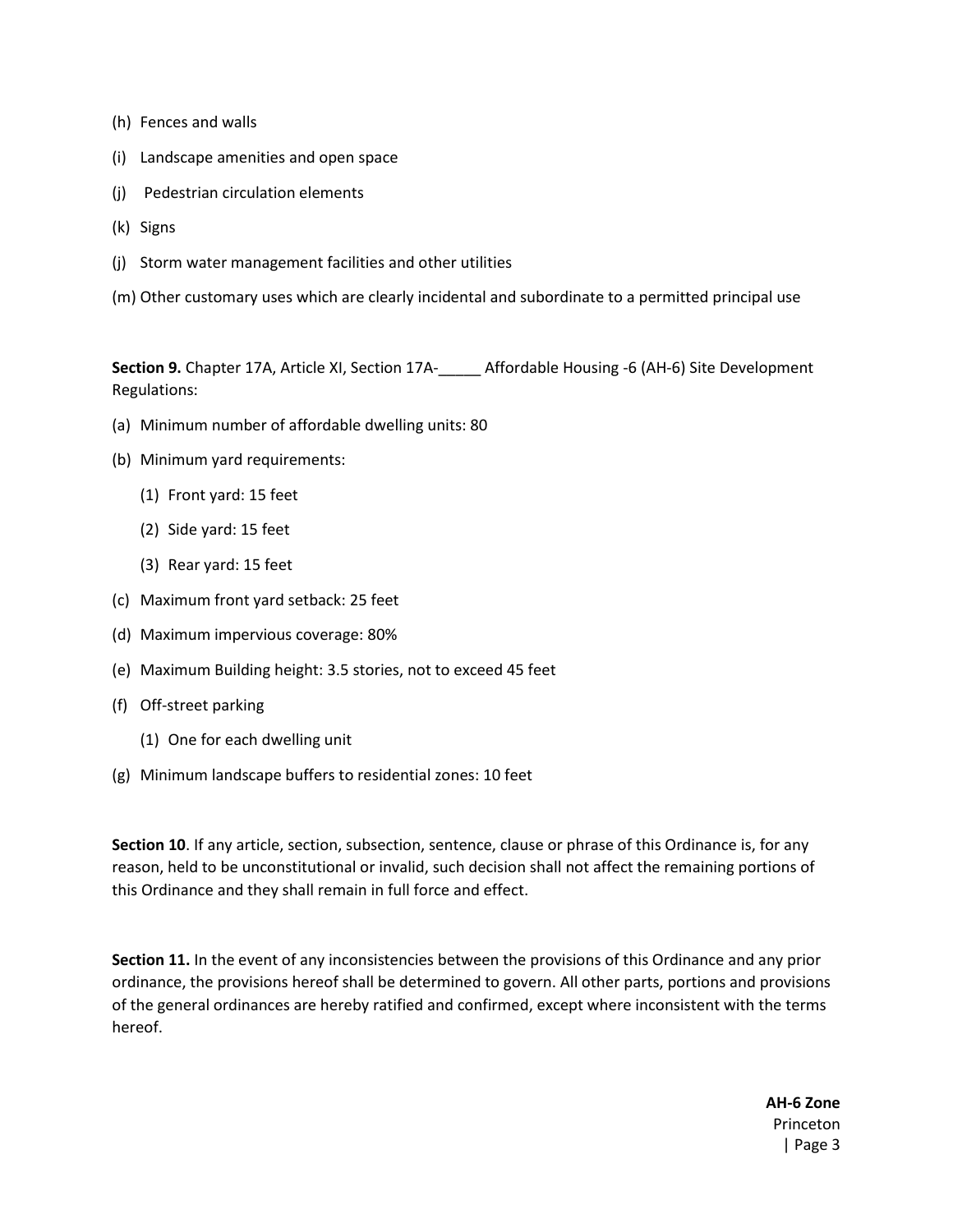**Section 12.** The Municipal Clerk is directed to give notice at least ten (10) days prior to a hearing on the adoption of this ordinance to the Mercer County Planning Board and to all other persons entitled thereto pursuant to N.J.S.A. 40:55D-15, and N.J.S.A. 40:55D-63 (if required).

**Section 13.** After introduction, the Municipal Clerk is hereby directed to submit a copy of the within Ordinance to the planning board for its review in accordance with N.J.S.A. 40:55D-26 and N.J.S.A. 40:55D-64. The planning board is directed to make and transmit to the governing body, within 35 days after referral, a report including identification of any provisions in the proposed ordinance which are inconsistent with the master plan and recommendations concerning any inconsistencies and any other matter as the board deems appropriate.

**Section 14.** This Ordinance shall be presented to the Mayor for her approval and signature, which approval shall be granted or denied within ten (10) days of receipt of same, pursuant to N.J.S.A. 40:69A-149.7. If the Mayor fails to return this Ordinance with either her approval or objection to same within ten (10) days after it has been presented to her, then this Ordinance shall be deemed approved.

**Section 15.** This Ordinance shall take effect immediately upon (1) adoption; (2) approval by the Mayor pursuant to N.J.S.A. 40:69A-149.7; (3) publication in accordance with the laws of the State of New Jersey; and (4) filing of the final form of adopted ordinance by the Clerk with (a) the Mercer County Planning Board pursuant to N.J.S.A. 40:55D-16, and (b) the Municipal Tax Assessor as required by N.J.S.A. 40:49-2.1.

\_\_\_\_\_\_\_\_\_\_\_\_\_\_\_\_\_\_\_\_\_\_\_\_\_\_\_\_\_\_\_\_\_\_\_\_ \_\_\_\_\_\_\_\_\_\_\_\_\_\_\_\_\_\_\_\_\_\_\_\_\_\_\_\_\_\_\_\_

Delores A. Williams, Municipal Clerk List Lempert Mayor

Ordinance Introduced: July 13, 2020 Ordinance Adopted: July 27, 2020

NEWSPAPER PUBLICATIONS:

| First Insertion:   | July 17, 2020 |
|--------------------|---------------|
| Final Publication: | July 31, 2020 |